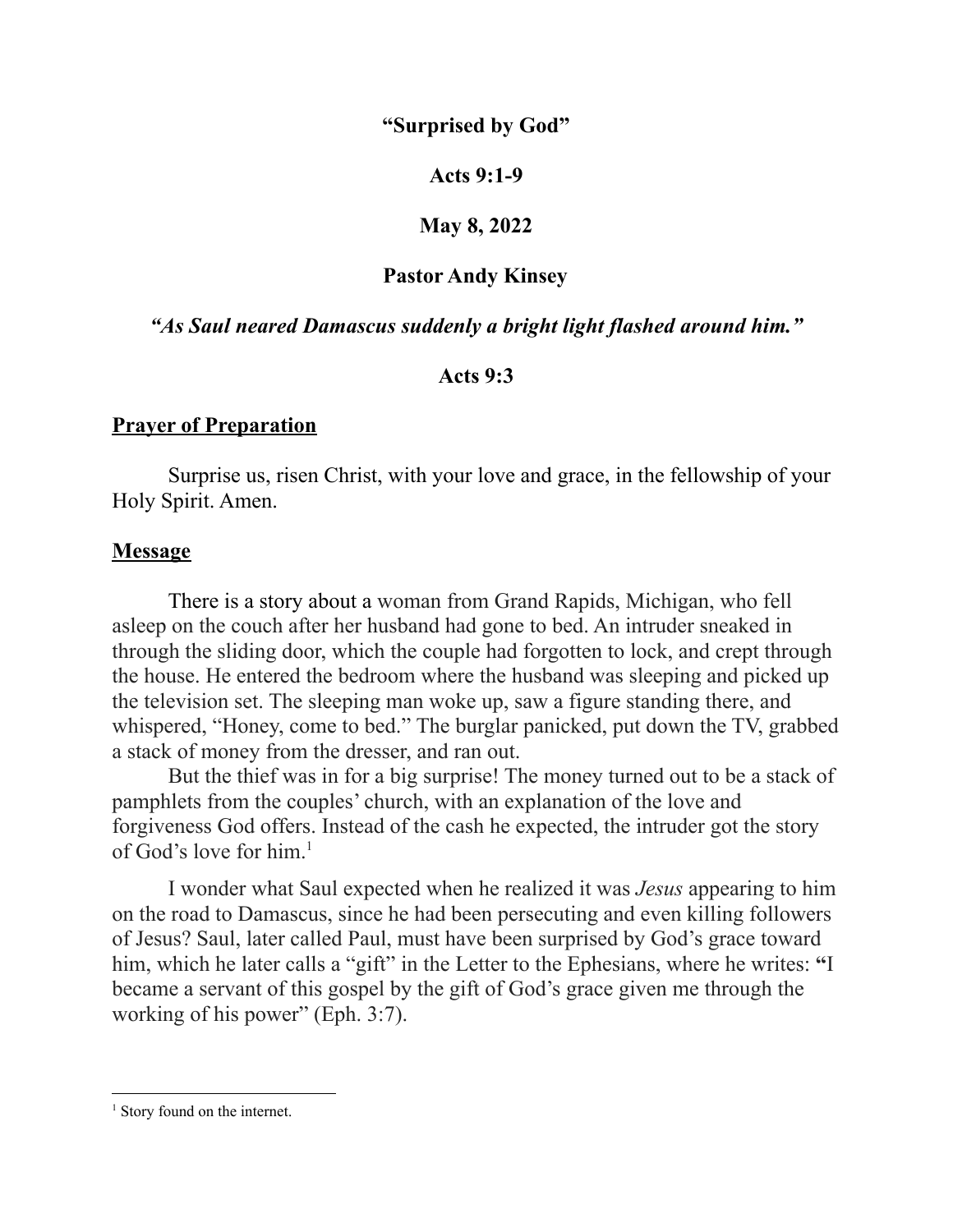Let me ask you: When have you ever been surprised by the gift of God's grace in your life, with the risen Christ showing you love and forgiveness?

#### **God of Surprises**

To the Christian, the surprises of God come in all kinds of ways. The story of Paul's encounter with the risen Christ on the Road to Damascus is one of those stories (Acts 9:1-9). But there are more, of people who are going through life, heading in one direction, or thinking of life as happening one way and then God's intrudes to reveal a new path.

In other words, there is this realization that what we *think* happens doesn't happen the way it *actually* happens. That's the reality of history, of course. It doesn't go in a straight line. It is also the reality of God's mysterious but providential ways in the world, often confounding us, as we ask, what is God up to?

Over the years, I know my own theory of change has changed! I don't see life as going from Point A to Point B in a linear fashion. Instead, I see life often going from Point A to B and then back to A and then jumping over to Point D and back to Point C, often with zigzags and curly cues.

I know I might have shared this story before but when Peggy and I came back from school in Germany to take our first appointment in the South Indiana Conference, we told ourselves (and I think Bishop Hodapp) that we did not want to go to Terre Haute to serve. We had something else in mind. Where did we end up going? That's right! Terre Haute. God had other plans. And looking back we can thank God, for we met Charles and Eunice Hutchinson, or "Hutch," who was a member here, as my first DS. And then Dale Harner and Ann Glass – all people I have come to respect and cherish. There is always more to the story when we are open to God.

I think this insight gets to a wonderful quote I heard a student of mine in the Course of Study share with me the other day; it goes, "If you want to make God laugh, make plans." It is roughly based on Psalm 2:4 that says, "The One enthroned in heaven laughs; the Lord scoffs at our well-made plans." Put differently, God has other things in mind when God surprises us.

Think of the peoples of ancient Near East when they built a tower to God on the plains of Babel. The story speaks of the consequences of what can take place when we attempt to be "one people with one language" (Gen. 11:6), as our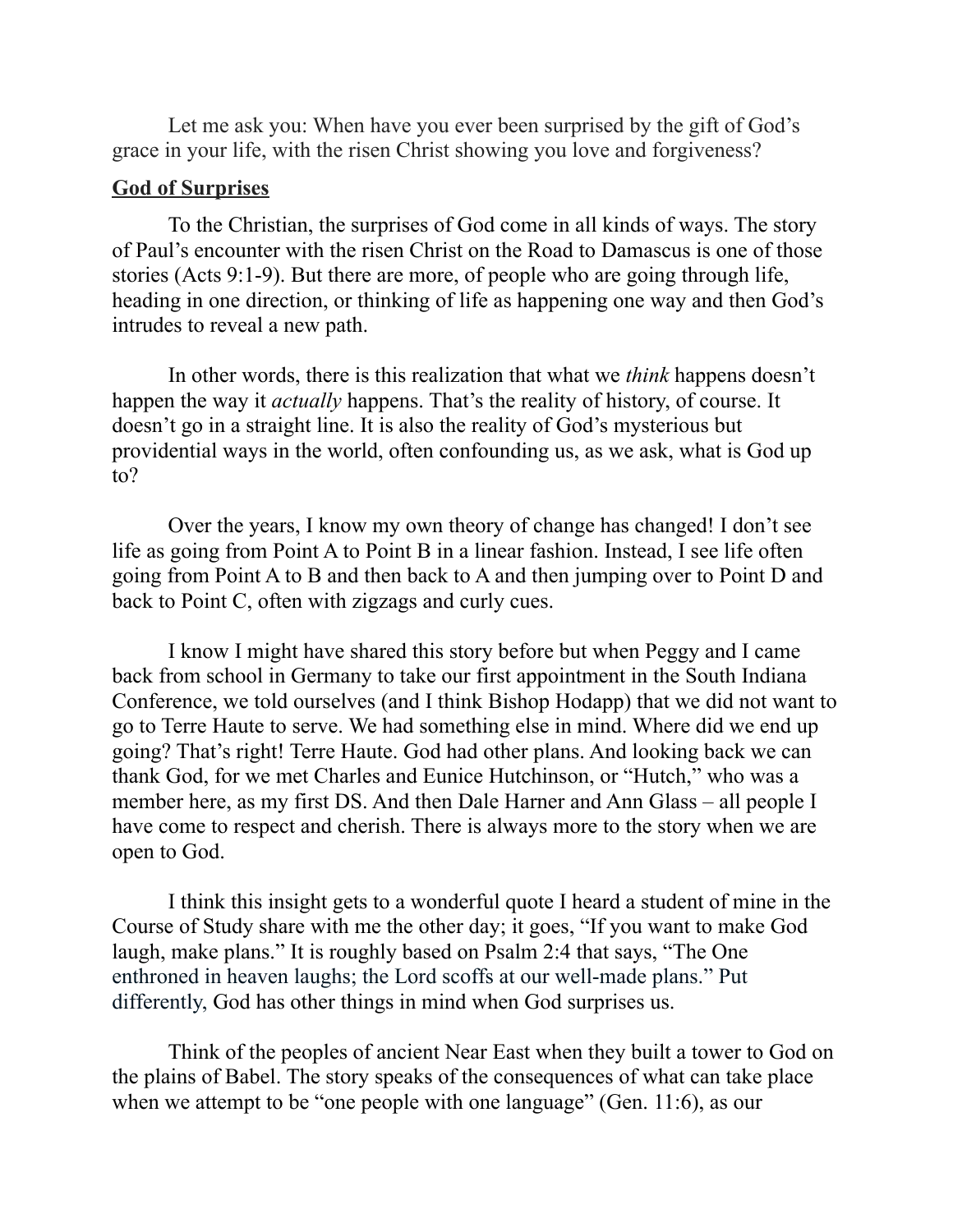attempts at such uniformity too often regress into a dictatorial order which takes on divine authority. God's coming upon the people at Babel and dispersing them and their language was God's way of saying to folks: God has other plans, other ways.

Or think of Moses when he tries to hide from God by attending to his father-in-law's flock of sheep: he encounters God in a burning bush. God tells Moses and instructs him to go back to Egypt to lead the people out of Bondage. Moses had his plans, but God had other plans, too, other ways (Exodus 3:12).

Or look at Jonah when he gets out of Dodge and runs the other way rather than go to Nineveh to preach repentance. God catches up with Jonah in the belly of a great fish. Jonah has his plans, but God has other plans as well (2:1-10).

Or consider Mary, a lowly peasant girl. The Holy Spirit overshadows her with the message of bearing God's Son. Mary encounters God in a way that changes the course of her life forever. Mary is minding her own business, but God has another direction in mind (Luke 1). They all share a common theme: God has ways of surprising us his people.

If you have ever read the book *Surprised by Joy* by C.S. Lewis, you will find a similar story of how God caught Lewis and how Lewis, an atheist, moved in a direction in life he was not expecting. It was not a cataclysmic event, but it was a surprise, as it happened during an ordinary ride to the zoo on a motorcycle. It was then that Lewis moved toward the Christian faith. It came in a way Lewis did not intend or plan. 2

The story of Mother Teresa makes this point too. On September 10, 1946, while taking a train ride, Teresa felt a calling. As she later explained, ". . . I heard the call of God. The message was quite clear: I was to leave the convent and help the poor while living among them." Though as she also recalled: while the message was clear, the path to get there was not, adding that "'I knew where I belonged, but I did not know how to get there."

Initially, the local Archbishop rejected her request. He found the idea of a European-born Catholic sister living and ministering in Calcutta's poorest slums to be too unusual. But Teresa was undeterred in her wish to work among the "poorest of the poor," and in 1948, her persistence paid off as the archbishop gave her permission to start.

<sup>2</sup> William H. Willimon, *Will Willimon's Lectionary Sermon Resource* (Nashville, TN: Abingdon Press, 2018), 283.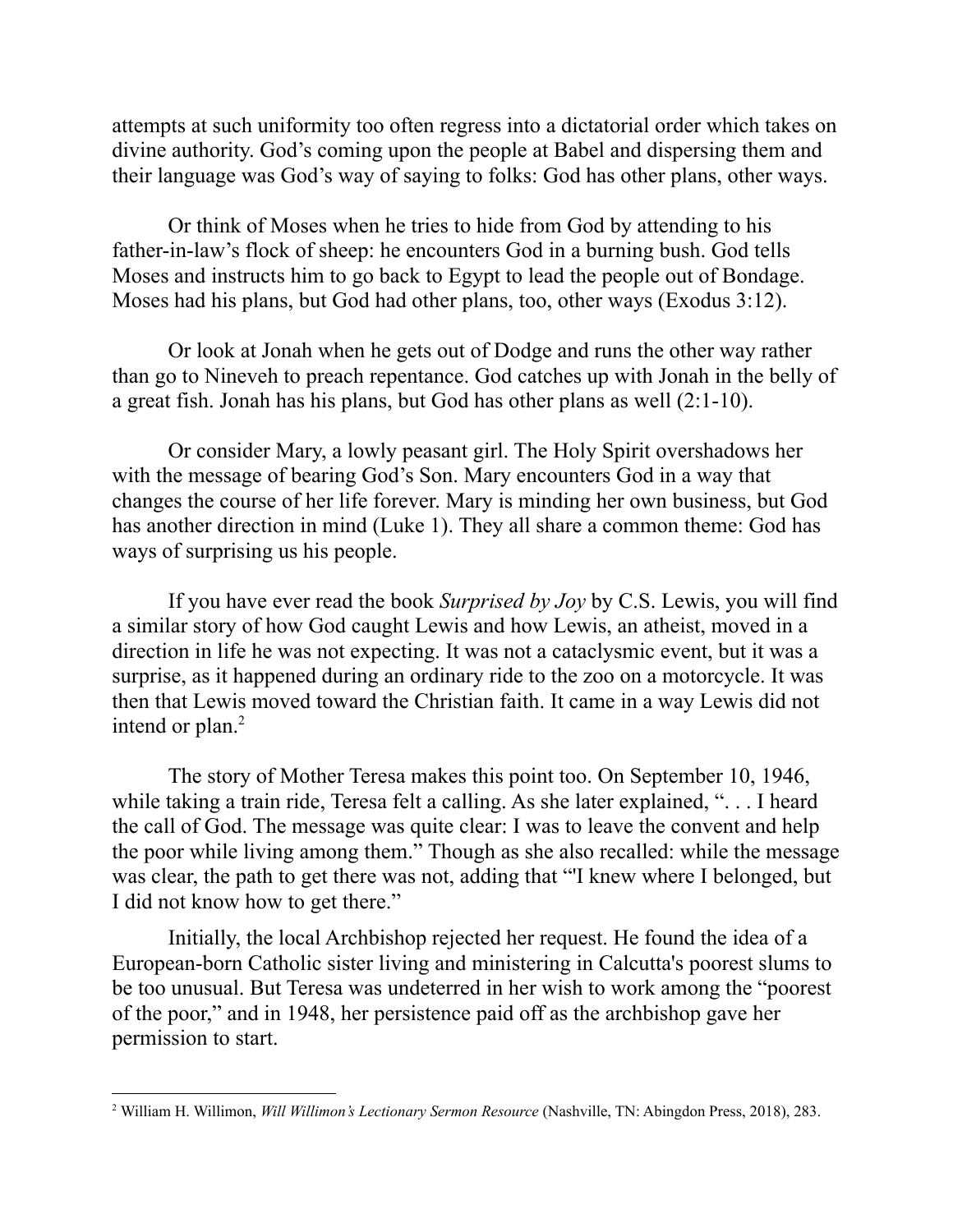Notice each person's encounter with Christ is unique, notice how each person begins a new journey. But also notice what they all have common: the God of grace is full of surprises.

# **Pauls' Encounter**

Now enter the apostle Paul: In our passage today, the risen Christ surprises Paul, known as Saul, on the road to Damascus. Saul is a Pharisee, and he does all he can to destroy the church from the get-go. In fact, he has just overseen the killing of Stephen in the previous chapter (Acts 8).

But the encounter with Christ on the road leaves Paul blind, for three days. Scales fall from his eyes. He doesn't eat or drink. It is a painful conversion. He was heading down the road to persecute and kill the followers of Jesus. Now, he is becoming one of them.

There are a few things to remember when we read this passage. The first thing to remember is that we often read this passage through the eyes of Martin Luther. Here, we can think of Saul as a man in search of something, a person who finally finds what he is looking for.<sup>3</sup>

The problem with this is that there is nothing in the story that says Paul was searching for something other than Christians to persecute (Acts 9:2). This is not a story of a man who is miserable until he finds a gracious God (Luther's story); rather, it a story of someone who, without warning, is encountered by the living Christ (Acts 9:3-4). Paul is not going to a Billy Graham crusade; he is not going to a workshop on how to find meaning in life. No, he is on his way to find and eliminate the followers of the Way, of Jesus.

I say this because it is possible, as preachers are so wanting to do, to over preach this passage. That is to say, it is possible for me as a preacher to take a passage like this and say more than the passage says, and just keep going on and on, expounding the same points, until folks start to fall asleep and say, "Alright already. I get the point."

I will never forget in Vincennes the comment a member of the church once made to me about preaching. He had a reputation for being hard on ministers. The previous pastors of the church all warned me about him. He ate ministers every

3 Ibid., 282.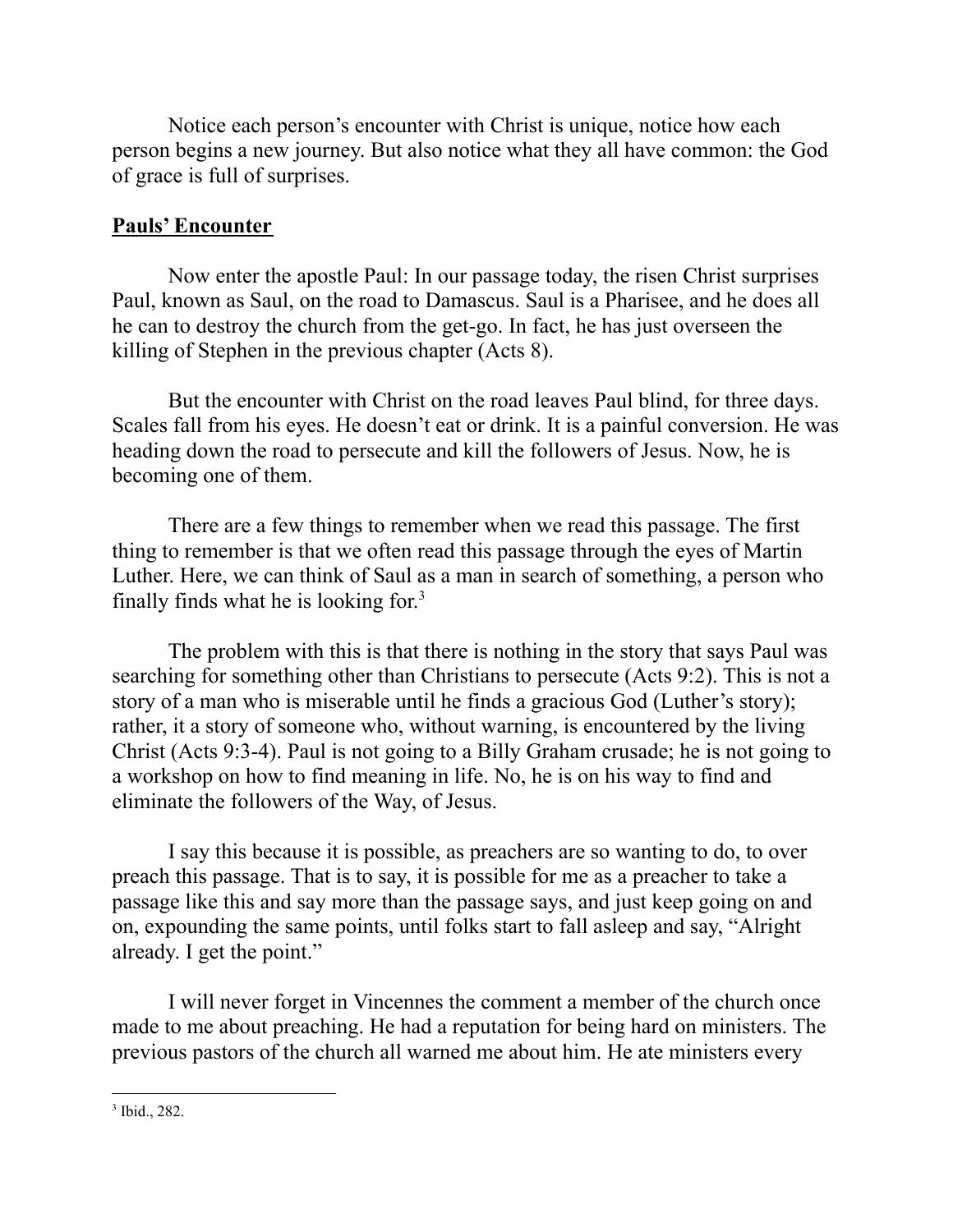Sunday for lunch. But one Sunday, Jim said to me, "You repeat yourself too much in your sermons. Go back and look at how many times you do it." I did. And he was right. Sometimes we can say too much.

The second way we can over preach a passage like this is to say what the passage doesn't say and add more to the story. That's not good either. To be sure, this passage has accumulated baggage over the years. For example, this passage does not say that everyone needs to have a conversion experience like Paul. That's not what this passage is about. Nowhere does it say that. In fact, read the passage carefully, and you will discover what the passage is about: encountering Christ unexpectedly.

Think of it another way: God uses many avenues and channels to meet people: – whether going to Peter along the sea, or to a woman by the well, or to Nicodemus at night, or to Zacchaeus in his home. The scriptures don't prescribe a one-size-fits-all experience to the Christian faith. If they did, I know I would probably fail the test. I didn't have a dramatic call or conversion to Christ like Paul. No, it was more like a growing awareness that God's grace was real and that there were people who communicated and demonstrated that grace to me over time. I was loved into the kingdom, so to speak! It wasn't spectacular, but it was life-turning.

What about you?

I don't believe there is only one way to experience the risen Christ. Instead, what we need to see is how such experience is always followed by faithfulness, by displaying the fruit of the Holy Spirit, like love, joy, peace, patience (Gal. 5:7-8). True conversion will always lead to a life of commitment, to living the commandments of loving God and neighbor. Indeed, if a person is not demonstrating such activity following their meeting Christ, we might ask if conversion has taken place.

Remember that the person who was persecuting Christians here, Paul, is also the same person who will write to the Corinthians that "love is patient and kind; not envious or boastful." There was a real change.

I feel that this is what John Wesley discovered in the  $18<sup>th</sup>$  century: there were people who simply went through the motions of the Christian faith, and there were people who really got it, who really did receive grace and live it, in surprising and unexpected ways.